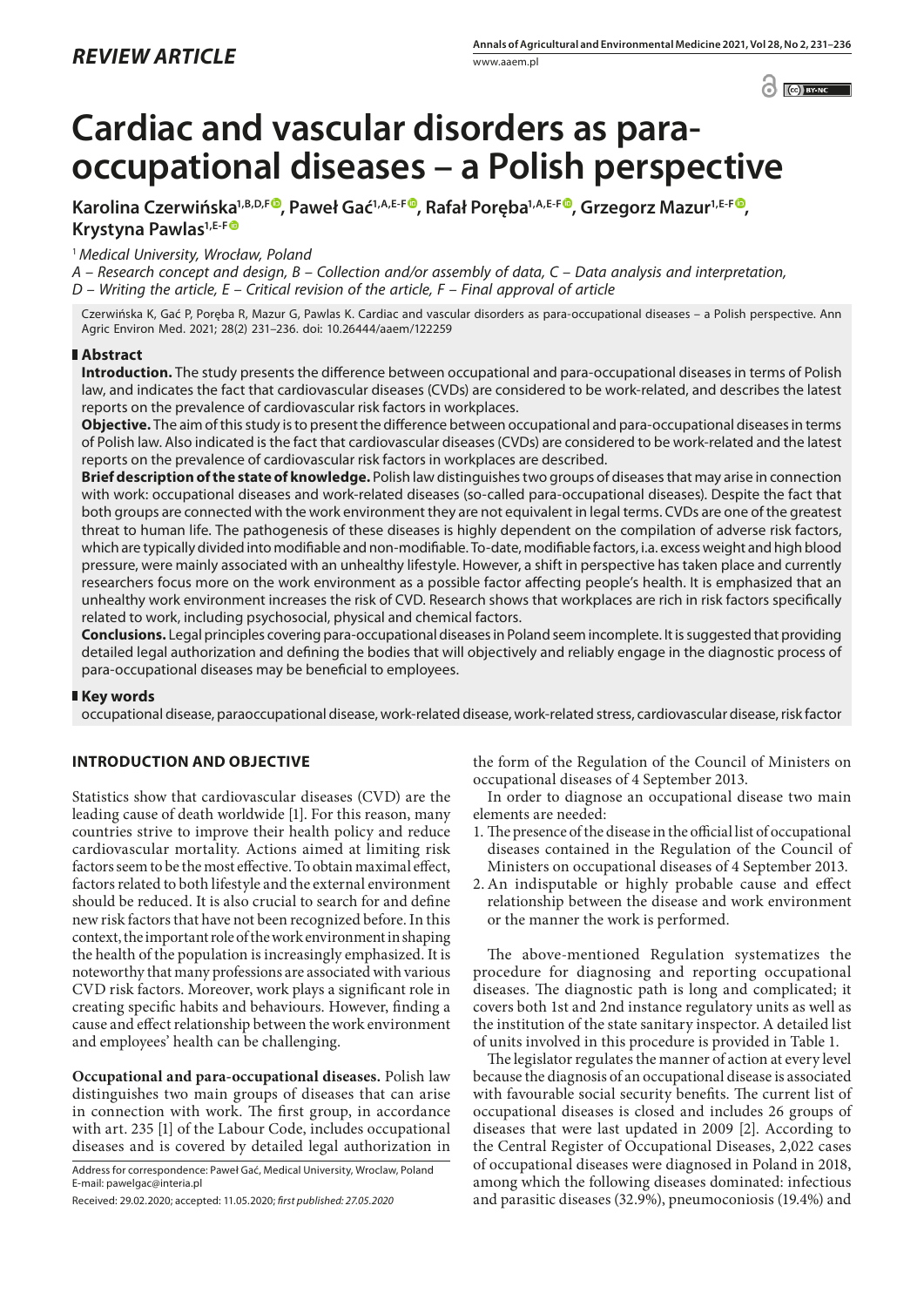Karolina Czerwińska, Paweł Gać, Rafał Poręba, Grzegorz Mazur, Krystyna Pawlas . Cardiac and vascular disorders as para-occupational diseases – a Polish perspective

| Instance<br>regulatory units | Organizational units                                                                                                                                                                                                |  |  |
|------------------------------|---------------------------------------------------------------------------------------------------------------------------------------------------------------------------------------------------------------------|--|--|
| First (I)                    | Occupational disease in- and out-patient clinic departments of<br>the provincial occupational medicine centres                                                                                                      |  |  |
|                              | Occupational disease in- and out-patient clinics of medical<br>universities                                                                                                                                         |  |  |
|                              | Contagious disease out-patient clinics of provincial<br>occupational medicine centres or provincial-level contagious<br>disease in- and out-patient clinics - for contagious and<br>parasitic occupational diseases |  |  |
|                              | Organizational units of health care complexes where the<br>patient was hospitalised – for diagnosing of occupational<br>diseases in patients hospitalised for acute symptoms of the<br>disease                      |  |  |
| Second (II)                  | Occupational medicine scientific research unit                                                                                                                                                                      |  |  |

**Table 1.** Institutions involved in diagnosing occupational diseases in Poland

*Source:* Based on the Regulation by the Council of Minister of 30 June 2009

chronic voice disorders (14%). The work sectors with the highest risk included, respectively, agriculture, forestry, hunting and fishing; industrial processing, and education, as well as mining and quarrying [3].

The second group of diseases that can arise in connection with work includes the so-called para-occupational diseases or work-related diseases. Unlike occupational diseases, they have not been described in detail in the form of a regulation. Their existence can be inferred indirectly, through art. 227 § 1 of the Labour Code, which imposes the obligation on the employer to prevent occupational diseases and other workrelated diseases, as well as art. 236 of the Labour Code, which requires a systematic analysis of the causes of accidents at work, occupational diseases and other diseases related to the work environment [4]. Even though the Labour Code distinguishes these two categories of diseases, in practice they are not equivalent and there are elementary legal differences between them, which are summarized in Table 2.

**Table 2.** Comparison of occupational and para-occupational disease

| Occupational diseases                                                                                                                              | Para-occupational<br>diseases                             |
|----------------------------------------------------------------------------------------------------------------------------------------------------|-----------------------------------------------------------|
| Defined in art. 235 <sup>1</sup> of the Labour<br>Code                                                                                             | None                                                      |
| Authorized regulatory unit                                                                                                                         | None                                                      |
| Social security benefits<br>Benefits obtained by means of civil<br>law proceedings                                                                 | Benefits obtained<br>by means of civil<br>law proceedings |
| Authorized regulatory unit                                                                                                                         | Injured party                                             |
| Supplementary – when pursuant<br>to the Civil Code it has been<br>proven that the employer failed<br>to provide employees with a safe<br>workplace | Independent, full                                         |
|                                                                                                                                                    |                                                           |

*Source:* author's elaboration based on [2]

Polish law regulating the issue of para-occupational diseases seems to be incomplete, there is no legal definition and no designated authority responsible for diagnosis.

According to the World Health Organization (WHO), para-occupational diseases are multifactorial and not directly related to the work environment [5]. However, the work environment can facilitate their development and worsen or accelerate their course. The WHO also emphasizes the fact that the most common para-occupational diseases belong to the group of civilization diseases, and thus they occur more often than typical occupational diseases. Moreover, it is often difficult to clearly determine whether their development results from occupational exposure or from a poor lifestyle [6].

Therefore, it could be beneficial to define the bodies that will objectively and reliably engage in the diagnostic process of para-occupational diseases and will be able to unambiguously establish the cause and effect relationship between employees' health and working conditions. Failure to regulate this issue in the Polish Labour Code has unfavourable consequences for employees. First of all, the injured party cannot apply for social security benefits. Secondly, on the civil law path the worker is independently responsible for proving the cause and effect relationship between occupational exposure and the disease. Thus, in the current system, the proper diagnosis of a para-occupational disease is made by a court expert in the course of civil proceedings brought against the employer [7]. Considering the fact that para-occupational diseases are much more common than occupational diseases, it seems necessary to update the current list of occupational diseases or to introduce legal principles covering para-occupational diseases. Such actions could increase the awareness of employers and employees about the legal and financial consequences of health damage caused by working conditions and, as a consequence, could intensify activities aimed at providing employees with safe and health-friendly jobs.

**Para-occupational diseases – types and epidemiology.** According to the European Agency for Safety and Health at Work (EU-OSHA), the most common para-occupational diseases in Europe include: cancer (25%), skeletal system diseases (15%) and cardiovascular diseases (12%) [8]. The EU-OSHA also warns that these conditions, together with accidents at work, constitute a significant economic problem. It turns out that every year they are responsible for the loss of 3.3% of working days, which economically translates into the loss of about 476 billion euros. The impact of paraoccupational diseases on the population demographic situation and mortality rates is also important. It is estimated that 2 million people worldwide die from work-related diseases every year, mostly (28%) due to cardiovascular diseases [9, 10]. The huge scale of the problem is also illustrated by Polish statistics; according to the Demographic Yearbook, among the total number of 402,852 deaths in 2017, as much as 42% resulted from cardiovascular disease and 25% from cancer [11].

It is worth noting that work is an integral part of life. In 2016, a statistical Pole worked 1,832 hours, which means that he/she spent about 20% of the whole year at work [12]. This leads to the conclusion that ignoring the work environment when analysing the risk factors for diseases such as cardiovascular diseases, cancer or skeletal system diseases, is a major oversight.

**Cardiovascular diseases as para-occupational diseases – risk factors.** Cardiovascular diseases are the leading cause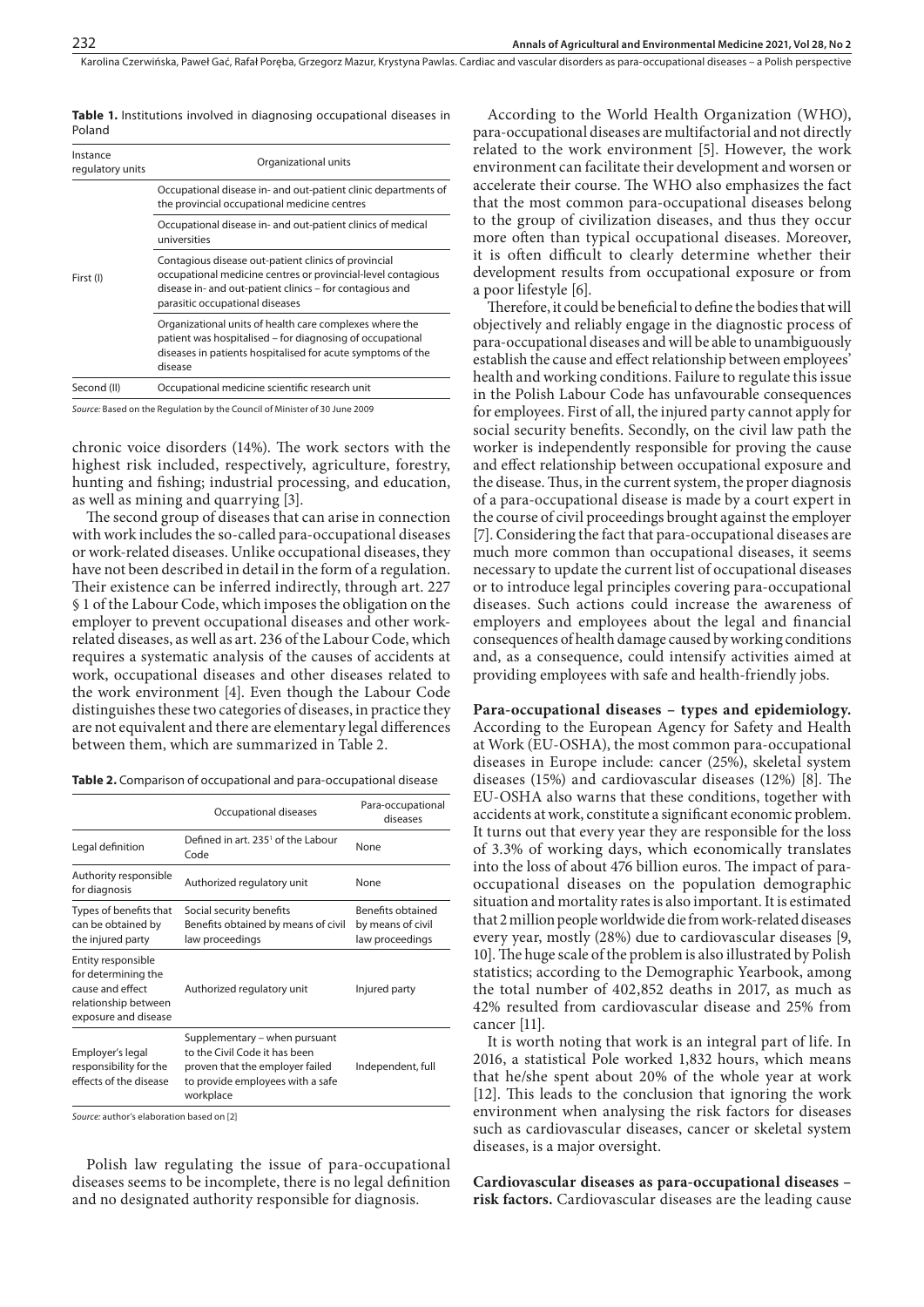of death in Poland. In 2017, 167,075 people died because of them [11]. Statistical data with a detailed insight into the most common cardiovascular diseases causing death is provided in Table 3.

**Table 3.** Number of deaths caused by cardiovascular diseases in Poland in 2017

| Cause of death          | Number of deaths<br>[in thousands] | % of total number of deaths<br>due to cardiovascular and<br>cerebrovascular diseases |
|-------------------------|------------------------------------|--------------------------------------------------------------------------------------|
| Ischemic heart disease  | 44,716                             | 26.76%                                                                               |
| Heart failure           | 37,216                             | 22.28%                                                                               |
| Atherosclerosis         | 33,245                             | 19.90%                                                                               |
| Cerebrovascular disease | 30,630                             | 18.33%                                                                               |
| Hypertension            | 7.278                              | 4.36%                                                                                |
|                         |                                    |                                                                                      |

*Source:* author's elaboration based on [11]

The commonly used classification of risk factors for cardiovascular diseases includes:

- non-modifiable factors male sex, advanced age, family history of heart diseases'
- modifiable factors overweight, obesity and large waist circumference, hypertension, high blood cholesterol, type 2 diabetes, smoking, lack of regular exercise, alcohol abuse, stress.

A compilation of risk factors leads to damage to the heart and blood vessels. The predominance of the modifiable risk factors over the non-modifiable factors is widely emphasized in medical literature. The disproportion is significant, according to a report published in *The Lancet* journal, modifiable factors contribute to the development of 70% of cardiovascular diseases [13].

Unfortunately, modifiable factors are widespread in the Polish population. According to the WHO estimates for 2016, 69% of men and 57% of women in Poland have excessive body weight, and the percentage of obese people is 25% and 26%, respectively [14]. In the latest epidemiological study conducted by Małyszko et al. (May Measurement Month 2017) on a sample of nearly 6,000 people, hypertension was diagnosed in 35.2% of the surveyed population aged over 18 [15]. Although the percentage of smokers is gradually decreasing, 24% of Poles still smoke cigarettes [16]. Moreover, Poland has particularly unfavourable results in terms of physical activity of its citizens – as many as 55.2% of men and 61.9% of women declare no physical activity after work [17].

Considering the above, it can be concluded that Poles are burdened with modifiable CVD risk factors which may be the result of both an unhealthy lifestyle and adverse working conditions. Therefore, while making a diagnosis of work-related disease, it is very difficult to draw a line between these two elements. It is also worth noting that besides well-established risk factors for CVD, there are also factors specifically related to the work environment; namely, psychosocial, physical and chemical factors.

**Psychosocial factors – Stress.** Stress is a non-specific reaction to all the demands made on a body. It is a natural phenomenon that, if it lasts only for a short period of time and at low intensity, it has the beneficial effect of stimulating the autonomic and immune systems. The physiological basis of response to an acting stressor is the sympathetic nervous system controlling the secretion of adrenaline and noradrenaline, and the HPA axis (Hypothalamus-Pituitary Gland-Adrenal Cortex axis) regulating the secretion of stress hormone – cortisol. Unlike short-term exposure, long-term exposure has a negative impact on health, in particular by disturbing the function of the cardiovascular system, dysregulation of metabolic and psychosomatic processes, and also by weakening the body's immune system [18, 19].

The work environment is a source of many stressors, which in medical literature are described as 'psychosocial risks' and refer to these aspects of organization and management at work, together with their social and environmental context, that can potentially cause psychological, social or physical damage. Cox et al. divide them into two basic groups: factors that belong to the work *content* and factors that belong to the work *context*. The first group includes variables such as: environment and equipment, the nature of tasks performed, workload, work space and time-frame of work. The second group includes: culture and functions of the organization, role in the organization, scope of decisionmaking, interpersonal relations, and work-home relationship [20]. Interestingly, not all stressors equally affect the level of stress experienced by employees. According to the generally recognized JDCS model (job demand – control – support) there are three main variables that influence employees' mental health, namely: level of work demands, level of work-related decision latitude and social support. Work that involves high demands, low decision latitude and low levels of social support poses the greatest threat to the wellbeing and health of employees [21–23]. Medical literature provides broad evidence of the link between cardiovascular diseases and psychosocial risk at work; especially in terms of arterial hypertension. A meta-analysis performed by Liu et al. indicates that stress at work is associated with a significant increase in the risk of hypertension (OR=2.40, 95% CI=1.65– 3.49), moreover, the study showed that hypertensive patients had a higher incidence of psychosocial stress compared to normotensive patients (OR=2.69, 95% CI=2.32–3.11) [24]. The likely mechanism of the increase in blood pressure includes excessive activation of the HPA axis and increased production of cortisol, which enhances the vasoconstrictive effect of catecholamines. In addition, it seems to be the effect of sympathetic-parasympathetic imbalance in favour of the sympathetic nervous system, which maintains the body at a high level of excitation and keeps arterial pressure within its upper limits [25]. Recent studies also demonstrate the increased levels of angiotensin II and IL-6 in the blood of people exposed to adverse psychosocial factors, probably also increasing the risk of hypertension [26, 27].

The pathogenesis of hypertension is multifactorial and not yet fully understood; however, the impact of stress on its development seems significant. In accordance to the afore-mentioned JDCS model, the main variables affecting employees' mental health are: level of work demands, decision latitude and social support. The preliminary report from the Polish BAEL survey, published in the second quarter of 2019, showed that more than 1/3 of working people (i.e. 6, 245,000 people) very often or often experience time pressure at work, and the scope of tasks can be determined by just over half of the employed (50.5%) [28]. Considering the above, it can be suggested that Poles are exposed to stress in their workplaces. This situation is also intensified by the fact that Poles work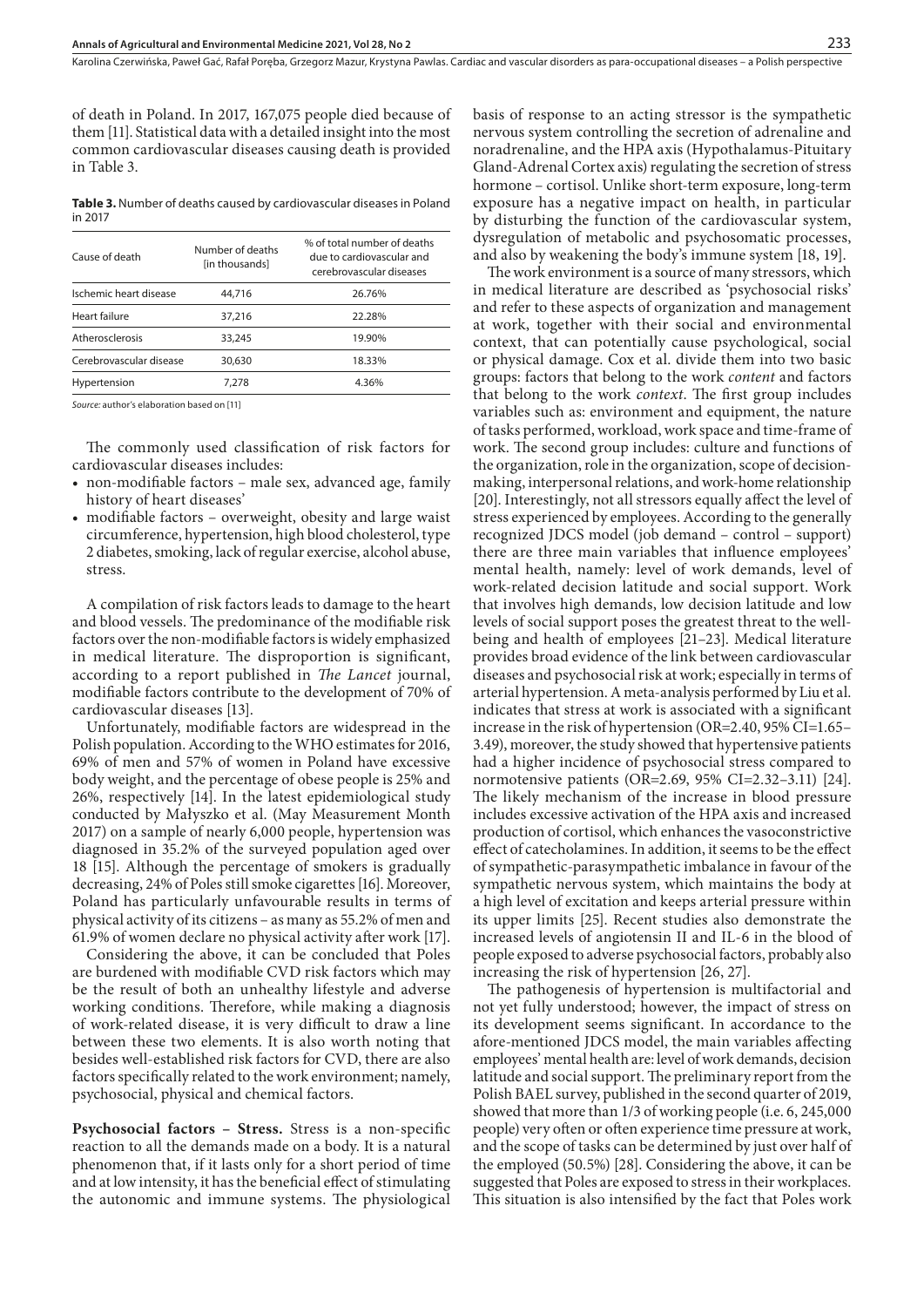Karolina Czerwińska, Paweł Gać, Rafał Poręba, Grzegorz Mazur, Krystyna Pawlas . Cardiac and vascular disorders as para-occupational diseases – a Polish perspective

statistically longer and are often disproportionately less paid than citizens of other EU countries [13].

Considering the definition of para-occupational diseases, which are caused or exacerbated by the conditions of the work environment or by the manner of performing work, hypertension may be considered one of them. Moreover, taking into account the above data and the epidemiology of hypertension in Poland (4.3 million men and 5.6 million women affected in 2018) – the need to reduce psychosocial risk factors in the workplaces and, consequently, to reduce stress levels among employees seems favourable [29].

**Ischemic heart disease (IHD)** is another cardiovascular disease considered to be work-related. Commonly recognized risk factors for IHD include – in addition to age – overweight, hypertension, sleep disorders and smoking, as well as stress at work and shift work. The correlation between job strain and IHD is confirmed by numerous clinical studies and metaanalyses, which show that the PAR (population attributable risk) indicator, describing the difference in risk for exposed versus non-exposed population, is about 3–4% [30]. According to Selander et al., job strain significantly increases the risk of acute coronary syndrome (OR 1.39) [31]. In addition to the typically listed stressors, according to the above-mentioned JDCS model, excessive levels of overtime are also a risk for IHD. Marianna Virtanen et al. found a 1.8-fold increase in the risk of IHD in employees exceeding the recommended working time [32]. Stress modulates the development of IHD through the same mechanisms as in the case of hypertension. Pathogenesis includes both excessive activation of the HPA axis and autonomic dysregulation. It is also worth noting that hypertension itself, through mechanical damage to the endothelium, stimulates the process of atherogenesis, which is a key element in the pathogenesis of ischemic heart disease. The impact of psychosocial stress on the atherosclerotic plaque formation has been documented in medical literature. It turns out that prolonged mental strain causes inflammation within the endothelium, and non-specific activation of macrophages, along with their transformation into foam cells [33]. Since IHD is a multifactorial disease, it is very difficult to determine to what extent work-related stress contributes to its development. However, there are prospective, cohort studies indicating that excessive workload, mental strain, low decision latitude, as well as job insecurity, translate into an increase in IHD risk, even after adjusting the results with lifestyle risk factors [34].

**Physical factors – Noise.** Environmental exposure to noise can cause damage to both the hearing organ and to organs not directly involved in auditory perception. Noise, as confirmed by numerous studies, is an underestimated risk factor for cardiovascular diseases, in particular hypertension, ischemic heart disease and stroke [35–37]. According to the WHO estimates, DALY (disability-adjusted life-years) due to ischemic heart disease associated with environmental noise exposure is as high as 60,000 [38]. Münzel et al. attempted to explain this relationship in their latest study on an animal model. They subjected mice to intermittent exposure to aircraft sounds with an average volume of 72 dB and a maximum volume of 85 dB. Interestingly, it was proved that a 4-day exposure had numerous adverse health effects; mice showed an increase in plasma levels of noradrenaline and angiotensin II, increased systolic pressure,

as well as endothelial dysfunction caused by the induction of oxidative stress, and a decrease in endothelial nitric oxide (NO). Moreover, increased NK cells (Natural killer) and neutrophils migration to the endothelium was observed [39]. It is worth noting that these changes occurred when exposed to sounds of lower intensity than the maximum permissible noise level at work (85 dB) in Poland. According to the estimates of Statistics Poland, of all harmful factors in the work environment in 2018, noise constituted the greatest threat; the exposed population was as high as 193,600 people, i.e. 59.5% of all employees working in the hazardous work environment [40]. It should be emphasized that noise standards were established mainly in terms of acoustic damage. It seems that 85 dB is not a reliable limit in relation to cardiovascular diseases. It turns out that even much lower sound levels cause stress among employees. A study conducted by Golmohammadi et al. showed that among bank employees who work in open-space offices, irritation related to noise, understood as background noise, is reported by up to 95% of employees. The assessment was based on the NAS (Noise annoyance scale) standardized questionnaire, and the conversations conducted by colleagues, turned out to be the most annoying sound [41]. Raising awareness, both among employers and employees, about the impact of surrounding sounds on health seems to be essential to improve population well-being. At present, only a bilateral, permanent, cochlear or sensory-nervous hearing loss due to noise, expressed as an increase in the hearing threshold of at least 45 dB, is recognized as an occupational disease in the Polish legal system [2].

**Microclimate.** Working in a variable temperature environment or in an excessively warm or cold microclimate is a heavy burden for an employee. Analysing the latest publications on this issue, it can be seen that a lot of attention is paid to the issue of working in an excessively hot microclimate, especially in countries of equatorial, subtropical and tropical climate [42, 43]. This can be associated with the global temperature rise. This problem also applies to Poland – this year (2019) in summer the average area temperature was about 2.5 °C higher than the average temperature in 1981– 2010, and the highest recorded temperature exceeded 38 °C [44]. Work, especially physical, performed in an excessively hot environment is associated with exacerbation of existing cardiovascular diseases, as well as increased mortality due to them. Physiological changes that occur under the influence of heat – vasodilatation, increased heart rate and progressive dehydration – can exacerbate heart failure, stroke, and acute coronary syndromes. Flouris et al. attempted to select the employees who are least resistant to high temperatures in the workplace. It turns out that heat has the worst effect on employees characterized by at least two of the following factors (women/men): age ≥ 53.0/55.8; BMI ≥ 29.5/25.7 kg/ m2; percentage of body fat  $\geq 28.8/34.9$ ; body surface area ≤ 2.0/1.7 m2; peak oxygen consumption ≤ 48.3/41.4 mlO2/ kg of lean mass/min [45]. However, it is worth noting that a warm microclimate is also harmful for younger employees. A study carried out by Pradhan et al. in Qatar, which aimed to assess mortality among workers aged 25–35 who often worked at >31 °C, showed that mortality was significantly increased in hot months compared to colder months, and the majority of deaths (200 out of 571 in 2009–2017) occurred due to cardiological reasons [46].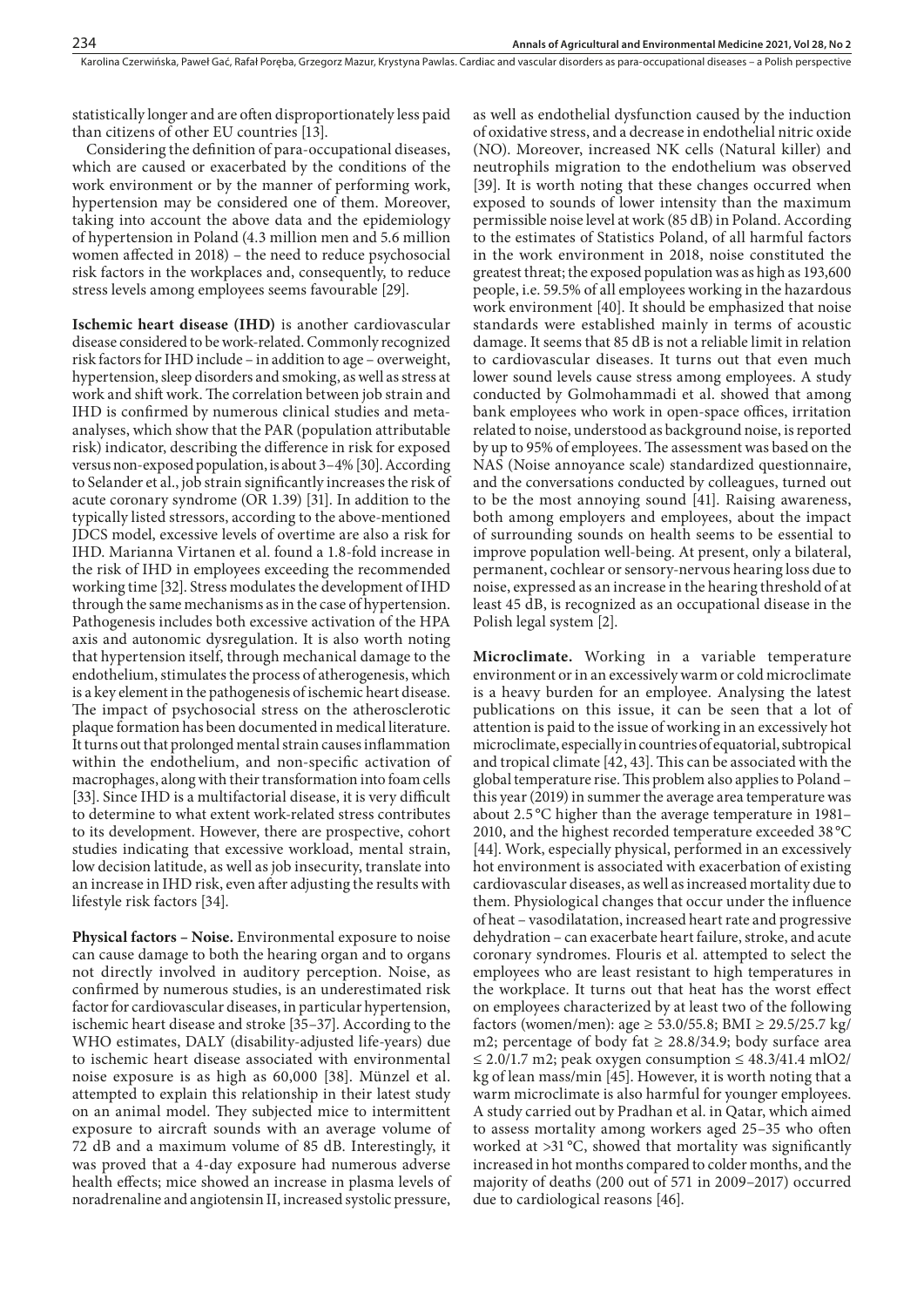Considering the above, it should be concluded that the abnormal microclimate in the work environment has a significant impact on the condition of the circulatory system and it is worth taking actions to minimize it. In the Polish legal system, only heat stroke or its consequences, heat exhaustion or its consequences, and frostbite are recognized as occupational diseases [2].

**Chemical factors – Polluted air and dust.** There are many chemical factors that increase the risk of cardiovascular diseases, but the current article only discusses the most common, i.e. exposure to dust and tobacco smoke. Air in the work environment can be contaminated with harmful gases (including carbon monoxide, nitrogen oxides, ozone, sulfur dioxide), as well as particulate matters (PMs). Dust is the second, after noise, most harmful factor with which Polish employees encounters while working in a hazardous environment [40]. Due to the diameter of particles suspended in the air, PM10 (2.5–10 $\mu$ m) and PM 2.5 (<2.5 $\mu$ m) are distinguished, and among PM 2.5 additionally UFP dust (<0.1 μm, ultra-fine particles). Medical studies emphasize that fine particles (below 2.5μm) which when inhaled reach the alveoli, demonstrate the greatest toxicity. In this context, UFPs that can penetrate to the cardiovascular system and accumulate outside the respiratory system, are considered the most dangerous. In blood vessels, they are destructive, causing oxidative stress and intensifying the process of atherogenesis [47]. Interestingly, elevated UFP concentrations are found not only in places that are associated with increased air pollution – including welding shops, mechanical workshops, industrial halls – but also in places considered uncontaminated, e.g. in restaurants. This is due to the fact that the elevated UFP concentration is not only caused by industrial pollution, but also by thermal processes which are common in many workplaces, including the kitchen [48].

**Tobacco smoke.** The adverse effects of tobacco smoke on the cardiovascular system have been widely documented in medical literature. Potential consequences include:

- 1) accelerating the development of atherosclerosis by intensifying oxidative stress, reducing the bioavailability of nitric oxide, increasing the production of pro-inflammatory cytokines and modifying the lipid profile in favour of atherogenic low density lipoproteins (LDL) [49];
- 2)increased risk of thrombosis by increased platelet activation and increased fibrinogen concentration [47].

Exposure to tobacco smoke is an indisputable risk factor for cardiovascular diseases; workplaces should strive to maximally reduce tobacco consumption. The employer who is legally responsible for safe and hygienic working conditions is under the obligation to introduce preventive actions. Pursuant to the current anti-smoking act, the employer may prohibit smoking throughout the entire workplace; the employer may also prohibit smoking during breaks and enforce the ban by means of disciplinary sanctions [50].

### **CONCLUSIONS**

Taken together, legal principles covering para-occupational diseases in Poland seem incomplete. It is suggested that providing detailed legal authorization and defining the bodies

that will objectively and reliably engage in the diagnostic process of para-occupational diseases may be beneficial to employees. This study has described the latest research indicating that workplaces are full of risk factors for the development and deterioration of cardiovascular diseases. Considering the fact that CVDs shape the epidemiological situation, both in Poland and worldwide, it would be favorable to increase awareness of the risks associated with working in an adverse environment. It is also suggested that increased preventive care and modification of workplace exposure would have a positive effect on employees' cardiovascular health.

#### **REFERENCES**

- 1. World Health Organization. Fact sheet: the top 10 causes of death. Available from: https://www.who.int/news-room/fact-sheets/detail/ the-top-10-causes-of-death [Accessed 5th April 2020].
- 2. Art. 235 1 k.p. oraz Rozporządzenie Rady Ministrów z dnia 30 czerwca 2009 r. w sprawie chorób zawodowych, Dz.U. z 2013 r. poz. 1367.
- 3. Świątkowska B, Hanke W, Szeszenia-Dąbrowska N. Choroby zawodowe w Polsce w 2018 r. Łódź: Instytut Medycyny Pracy im. prof. J. Nofera, 2019.
- 4. Ustawa z dnia 26 czerwca 1974 r. Kodeks pracy, Dz.U. z 2018 r. poz. 917.
- 5. World Health Organization, Regional Office for the Eastern Mediterranean. 2002. Occupational health: a manual for primary health care workers. Avaible from: https://apps.who.int/iris/ handle/10665/116326 [Accessed 5th April 2020].
- 6. WHO Expert Committee on Identification and Control of Work-Related Diseases & World Health. Identification and control of workrelated diseases: report of a WHO expert committee. Geneva: World Health Organization, 1985.
- 7. Por. uzasadnienie do wyroku SN: z dnia 19 marca 2008 r. I PK 256/07 OSNP 2010, nr 7–8, poz. 85; z dnia 2 października 2008 r., I PK 57/08; z dnia 10 października 2012 r., III BP 4/11, LEX nr 1351626.
- 8. European Agency for Safety and Health at Work (EU-OSHA). The economics of occupational safety and health – the value of OSH to society. https://visualisation.osha.europa.eu/osh-costs#!/eu-analysisillness (access: 2020.01.11).
- 9. Takala J. Global Estimates of the Burden of Injury and Illness at Work in 2012. J Occup Environ Hyg. 2014; 11(5): 326–37. doi: 10.1080/15459624.2013.863131
- 10. EU-OSHA. Cost to society of work-related injury and illness. https:// visualisation.osha.europa.eu/osh-costs#!/ (access: 2020.01.11)
- 11. Główny Urząd Statystyczny (GUS). Rocznik Demograficzny. Warszawa: Zakład Wydawnictw Statystycznych. 2019.
- 12. Ward A, Zinni M, Marianna P. International productivity gaps: Are labour input measures comparable?. Paris: OECD Statistics Working Papers. 2018.
- 13. Yusuf S, et al. Modifiable risk factors, cardiovascular disease, and mortality in 155 722 individuals from 21 high-income, middle-income, and low-income countries (PURE): A prospective cohort study. The Lancet 2019; [e-pub]. doi: 10.1016/S0140-6736(19)32008-2
- 14. World Health Organization. World Health Statistics 2016: Monitoring Health for the SDGs Sustainable Development Goals. Geneva: World Health Organization. 2016.
- 15. Małyszko J, et al. Do we know more about hypertension in Poland after the May Measurement Month 2017? Europe. Eur Heart J. 2019; 2019 Apr; 21(Suppl D): D97–D100. doi: 10.1093/eurheartj/suz067
- 16. Public Kantar. Raport z ogólnopolskiego badania ankietowego na temat postaw wobec palenia tytoniu. Główny Inspektorat Sanitarny. 2017.
- 17. Wojtyniak B, Goryński P. Sytuacja zdrowotna ludności polski i jej uwarunkowania. Warszawa: Narodowy Instytut Zdrowia Publicznego i Państwowy Zakład Higieny. 2018.
- 18. Chrousos G. Stress and disorders of the stress system. Nat Rev Endocrinol. 2009 Jul; 5(7): 374–81. doi: 10.1038/nrendo.2009.106
- 19. Strahler J, et al. Dysregulated stress signal sensitivity and inflammatory disinhibition as a pathophysiological mechanism of stress-related chronic fatigue. Neurosci Biobehav Rev. 2016 Sep; 68: 298–318. doi: 10.1016/j.neubiorev.2016.05.008
- 20. Tom C, Amanda G, Stavroula L. Work organization and work-related stress. Occupational hygiene. Oxford: Blackwell Publishing. 2005; 421–433.